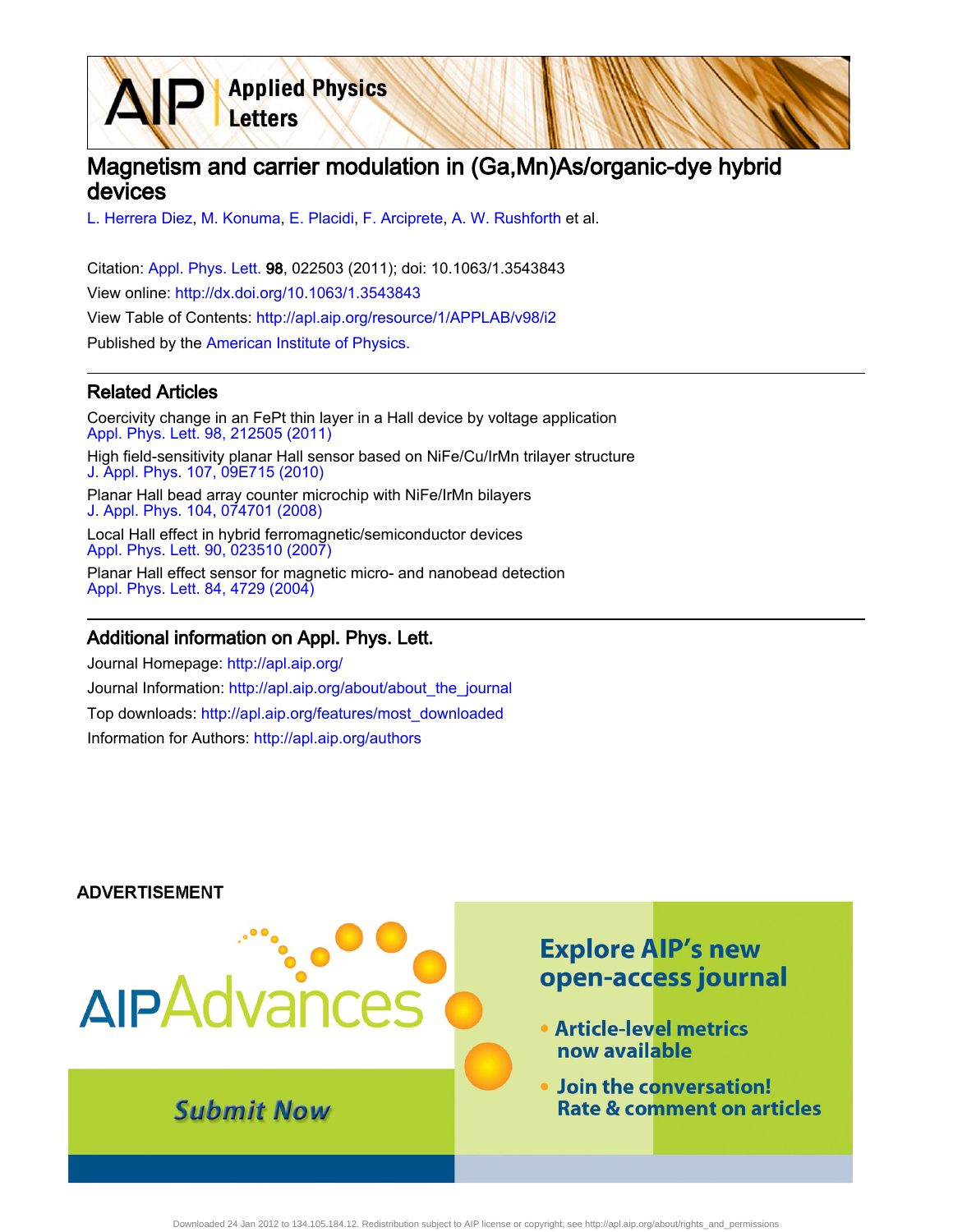## **[Magnetism and carrier modulation in](http://dx.doi.org/10.1063/1.3543843) (Ga,Mn)As/organic-dye [hybrid devices](http://dx.doi.org/10.1063/1.3543843)**

L. Herrera Diez,  $1, a)$  M. Konuma,  $1\leq$  P. Placidi,  $^2$  F. Arciprete,  $^2$  A. W. Rushforth,  $^3$ R. P. Campion,<sup>3</sup> B. L. Gallagher,<sup>3</sup> J. Honolka,<sup>1</sup> and K. Kern<sup>1</sup><br><sup>1</sup>Max-Planck-Institut für Festkörperforschung, Heisenbergstrasse I, Stuttgart 70569, Germany

2 *Dipartimento di Fisica, Università di Roma "Tor Vergata", Roma I-00133, Italy and CNR-INFM,*

3 *School of Physics and Astronomy, University of Nottingham, University Park, Nottingham NG7 2RD, United Kingdom*

(Received 26 November 2010; accepted 27 December 2010; published online 14 January 2011)

We present the manipulation of magnetic and electrical properties of (Ga,Mn)As via the adsorption of dye-molecules as a step toward the realization of light-controlled magnetic-semiconductor/dye hybrid devices. A significant lowering of the Curie temperature with a corresponding increase in electrical resistance and a higher coercive field is found for the (Ga,Mn)As/fluorescein system with respect to (Ga,Mn)As. Upon exposure to visible light a shift in Curie temperature toward higher values as well as a reduction of the electrical resistance and the coercive field can be achieved. This points toward a hole quenching effect at the molecule-(Ga,Mn)As interface which is susceptible to light exposure. © 2011 American Institute of Physics. [doi[:10.1063/1.3543843](http://dx.doi.org/10.1063/1.3543843)]

One of the most striking characteristic of the ferromag-netic semiconductor (Ga,Mn)As (Ref. [1](#page-3-0)) is the possibility to tune its magnetic properties via the manipulation of the carrier density.<sup>2</sup> Using metallic gates in a classic field effect transistor geometry allows for the continuous tuning of the magnetization in the absence of magnetic fields. $3$  Moreover, ferroelectric gates can modulate the carrier density in a nonvolatile way.

In this study we present the hole quenching effect of the adsorption of light-sensitive molecular layers on the magnetic and electrical properties of (Ga,Mn)As/GaAs Hall bar devices. We also show, as a proof of principle, the possibility to influence this hole quenching process by light excitation as an important step toward magnetic applications exploiting molecule-dependent, photon-controlled carrier modulation.

The two (Ga,Mn)As/GaAs materials employed are designated A and B, for details regarding the epitaxial growth, see Refs. [5](#page-3-4) and [6.](#page-3-5) Sample A has a Curie temperature  $T_c$  of 68 K, a thickness of 50 nm, and a Mn concentration of 8%. For sample B the values for the same parameters are 48 K, 40 nm, and 5%, respectively. The molecular layers were adsorbed by immersing the (Ga,Mn)As films in an aqueous 2 mM solution of the molecules. Prior to the immersion in the solution for about 12 h the films are treated with an HF containing etch mixture (original etch mixture: AF 87.5-12.5 VLSI Selectipur, diluted 1:100 in water) for approximately 10 s to clean the surface. Magnetotransport measurements performed before and after the HF treatment confirm that the etching procedure does not modify the properties of the films. The light source employed in the illumination experiments is a standard HBO Hg lamp. No light-induced effects have been observed in the magnetotransport properties in the as-grown films.

<span id="page-1-0"></span>Fluorescein (see Fig. [2](#page-2-0)) is thought to interact with the (Ga,Mn)As surface mainly via the carboxylic group as proposed in the literature for the chemisorption of carboxyl-

terminated molecules on  $GaAs/(Ga,Mn)As$  multilayers<sup>7</sup> and for the adsorption of fluorescein and other aromatic acids on semi-insulating and metallic surfaces.<sup>8</sup> The x-ray photoelectron spectra (XPS) of sample A before and after fluorescein adsorption at room temperature are shown in Figs.  $1(a)$  $1(a)$  and [1](#page-1-1)(b), respectively. The major changes in the spectra related to the adsorption of fluorescein occur at lower binding energies with respect to the Ga  $3d$  peak at 19.6 eV [the shoulder toward higher binding energies  $(21.3 \text{ eV})$  accounts for the presence of gallium  $\alpha$ xide].<sup>[9](#page-3-8)</sup> These energies correspond to the valence band states in bulk  $GaAs(001)$  (Ref. [10](#page-3-9)) and by analogy also to the valence band of its *p*-doped variant (Ga,Mn)As. The distinct increase of the spectral intensity in this region indicates the appearance of occupied electronic levels in the energy range of the (Ga,Mn)As valence band states upon adsorption of fluorescein. This lineshape most likely reflects changes occurring in the (Ga,Mn)As states due to the interaction with the adsorbates together with the occupied states of the molecule. The appearance of populated levels at these relatively low binding energies could point at an effective hole quenching in the (Ga,Mn)As substrate that according to the theory of hole mediated ferromagnetism<sup>2</sup> would lead to the weakening of the ferromagnetic interaction.

<span id="page-1-1"></span>Presented in Fig. [2](#page-2-0) is the temperature dependence of the electrical resistance in the absence of light showing the characteristic peak (inset) indicative of the Curie temperature<sup>11</sup>



FIG. 1. (Color online) Normalized XPS spectra of (Ga,Mn)As at low binding energies before (a) and after (b) adsorption of fluorescein.

*Via della Ricerca Scientifica 1, Roma I-00133, Italy*

a)Electronic mail: l.herrera-diez@fkf.mpg.de.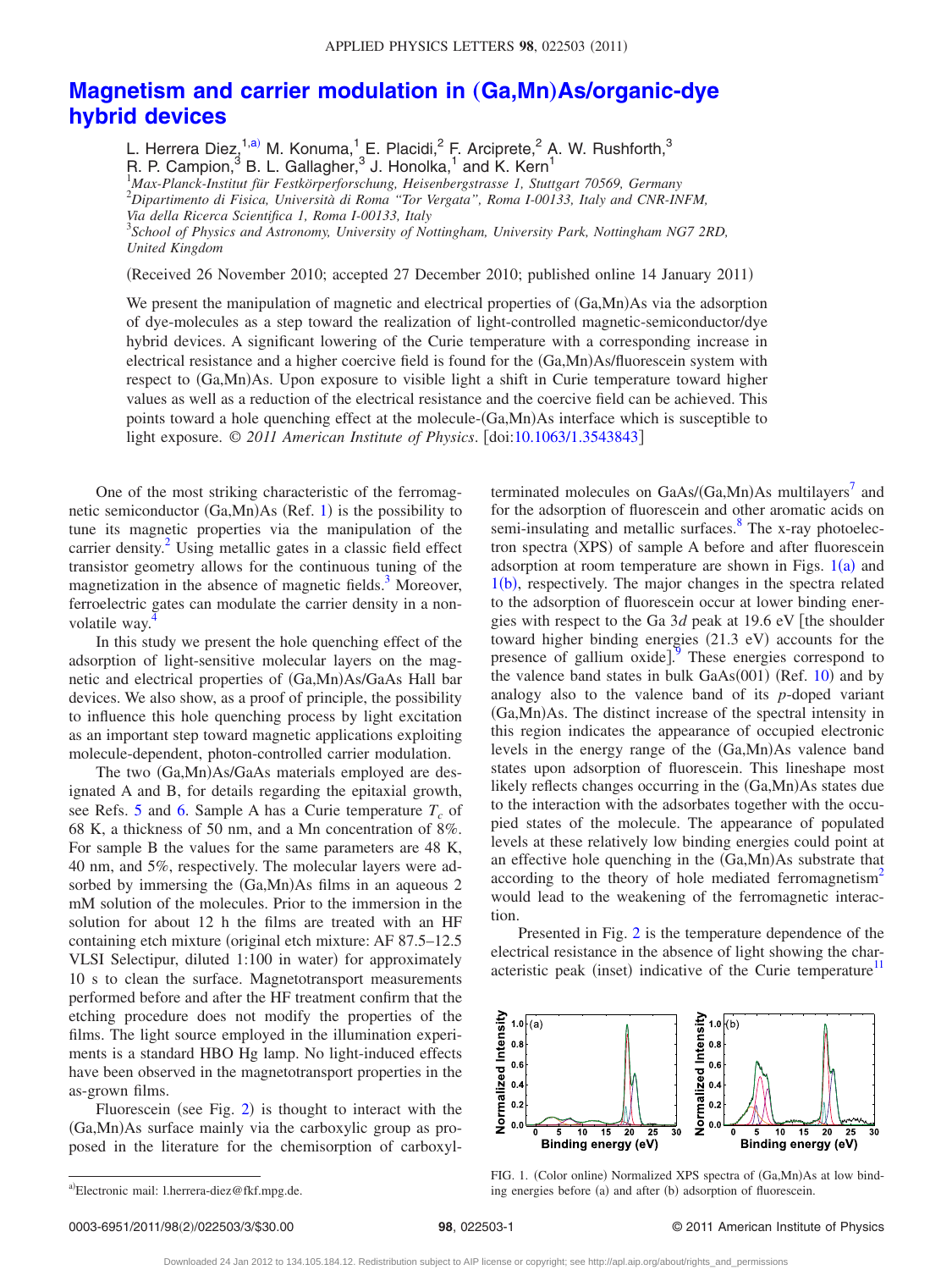<span id="page-2-0"></span>

FIG. 2. (Color online) Effect of fluorescein and its derivatives eosin Y and phloxine B on the electrical properties of sample B in the absence of light. Inset: normalized resistance peaks.

for the interaction between (Ga,Mn)As (sample B) and different fluorescein derivatives. In line with the picture of a hole compensation mechanism derived from the XPS spectra an increase in the electrical resistance and a shift of the resistance peak toward lower temperatures is observed for all the molecules, fluorescein producing the largest effect. The two fluorescein derivatives investigated are eosin Y (diamonds) and phloxine B (squares) that differ from fluorescein by additional electronegative bromide and chlorine groups (see Fig. [2](#page-2-0)). The presence of electronegative groups is expected to hinder the hole quenching capability of the molecule and is in agreement with our experiments. The adsorption of eosin Y produces a smaller decrease in the Curie temperature and a reduced increase in the electrical resistance with respect to fluorescein. An even less efficient hole quenching is observed for phloxine B where a slightly higher Curie temperature and a smaller resistance increase is observed with respect to eosin Y.

In Fig. [3](#page-2-1) the coercive fields  $H_{c1}$  (circles) and  $H_{c2}$ (squares) at a temperature of 2 K for (Ga,Mn)As and (Ga,Mn)As/fluorescein as a function of the direction of the applied magnetic field with respect to the  $[110]$  uniaxial easy axis direction are displayed. The magnetic anisotropy landscape given by the coercive fields map shows a rectangular shape with its long axis parallel to the  $[110]$  direction for  $H_{c1}$ 

<span id="page-2-1"></span>

FIG. 3. (Color online) Coercive fields  $H_{c1}$  (circles) and  $H_{c2}$  (squares) as a function of the angle of the applied magnetic field with respect to the  $[110]$ direction at 2 K for sample B.

and  $H_{c2}$  approaching the [110] and [1<sup> $\overline{10}$ </sup>] axes which is typical for as-grown  $(Ga, Mn)As$  materials.<sup>6[,14](#page-3-11)</sup> The values of the coercive fields were obtained by planar Hall effect measurements[.14](#page-3-11) After adsorption of the molecules an overall increase of the coercive fields in all directions can be observed in agreement with the lower value of  $T_c$  as it has been reported by other authors.<sup>12</sup> A change in the magnetic anisotropy upon fluorescein adsorption is evidenced in a modest strengthening of the uniaxial easy axis  $([110]$  axis, 0° direction) where the increase in coercivity is larger than along the uniaxial hard axis direction  $(1\bar{1}0)$  axis, 90° direction). The ratio  $H_c[1\bar{1}0]/H_c[110]$  decreases from 0.75 for the as-grown (Ga,Mn)As to 0.71 for (Ga,Mn)As/fluorescein, a 5% shift in favor of the  $[110]$  easy axis direction. It has been shown both theoretically and experimentally that not only the Curie temperature but also the magnetic anisotropy in  $(Ga, Mn)As$  is susceptible to variations of the carrier density.<sup>2[,3,](#page-3-2)[13](#page-3-13)</sup> Experimental work shows that the uniaxial term is the most sensitive to variations in the carrier concentration, $\frac{3}{3}$  thus, our observation of a change in the uniaxial anisotropy component with respect to the biaxial component upon changes in the carrier concentration is clearly in line with results in the literature. The general increase of coercivities in all directions can be discussed in terms of micromagnetic models. Since the magnetization reversal in this material is known to occur by domain wall motion $\delta$  a common expression for the domain wall pinning energy density  $(\epsilon)$  can be included in this analysis:<sup>14</sup>  $\epsilon = (M_2 - M_1) \cdot H_c$ , where  $M_1$  and  $M_2$  are the initial and final magnetization vectors and  $H_c$  is the coercive field. Keeping in mind the small changes in the magnetic anisotropy after the adsorption of fluorescein we can assume that  $\epsilon$  remains approximately constant for every direction. Therefore, according to the above expression a general increase in **H***<sup>c</sup>* could be directly related to a decrease in the absolute magnetization value *M* that is in agreement with the notion of a weakened ferromagnetic interaction given by the smaller value of Curie temperature after adsorption of fluorescein.

The shift in  $T_c$  upon adsorption of fluorescein for sample A is 18 K as shown in Fig.  $4(a)$  $4(a)$  and like in the case of sample B it is accompanied by the corresponding increase in resistance (inset). It is useful to observe that in the present case these two quantities can be linked together by the well known expression  $T_c \propto p^{1/3}$  provided by mean field theory,<sup>2</sup> where  $p$  is the hole carrier density. The ratio  $T_c^{\text{(Ga,Mn)As}}/T_c^{\text{(Ga,Mn)As/Fluorescein}}$  ~ 1.36 is in good agreement with the ratio of the cubic root of the inverse resistances at 3 K (assumed to be proportional to  $p$ ) which has a value of approximately 1.35. A similar relation is found for sample B.

In the following we show results which prove that the (Ga,Mn)As-fluorescein interaction introduces an additional degree of freedom for magnetic manipulation that can be controlled by light. In our approach we do not intend to influence the magnetic properties by direct interaction between  $(Ga, Mn)$ As and light<sup>15</sup> but instead modulate the hole quenching capability of the fluorescein molecules as a sort of light-regulated gate.

A distinct shift of the resistance peak toward higher tem-peratures during illumination can be observed in Fig. [4](#page-3-14) (top) which is accompanied by a decrease in the value of the resistance (inset). In addition, a decrease in the value of the